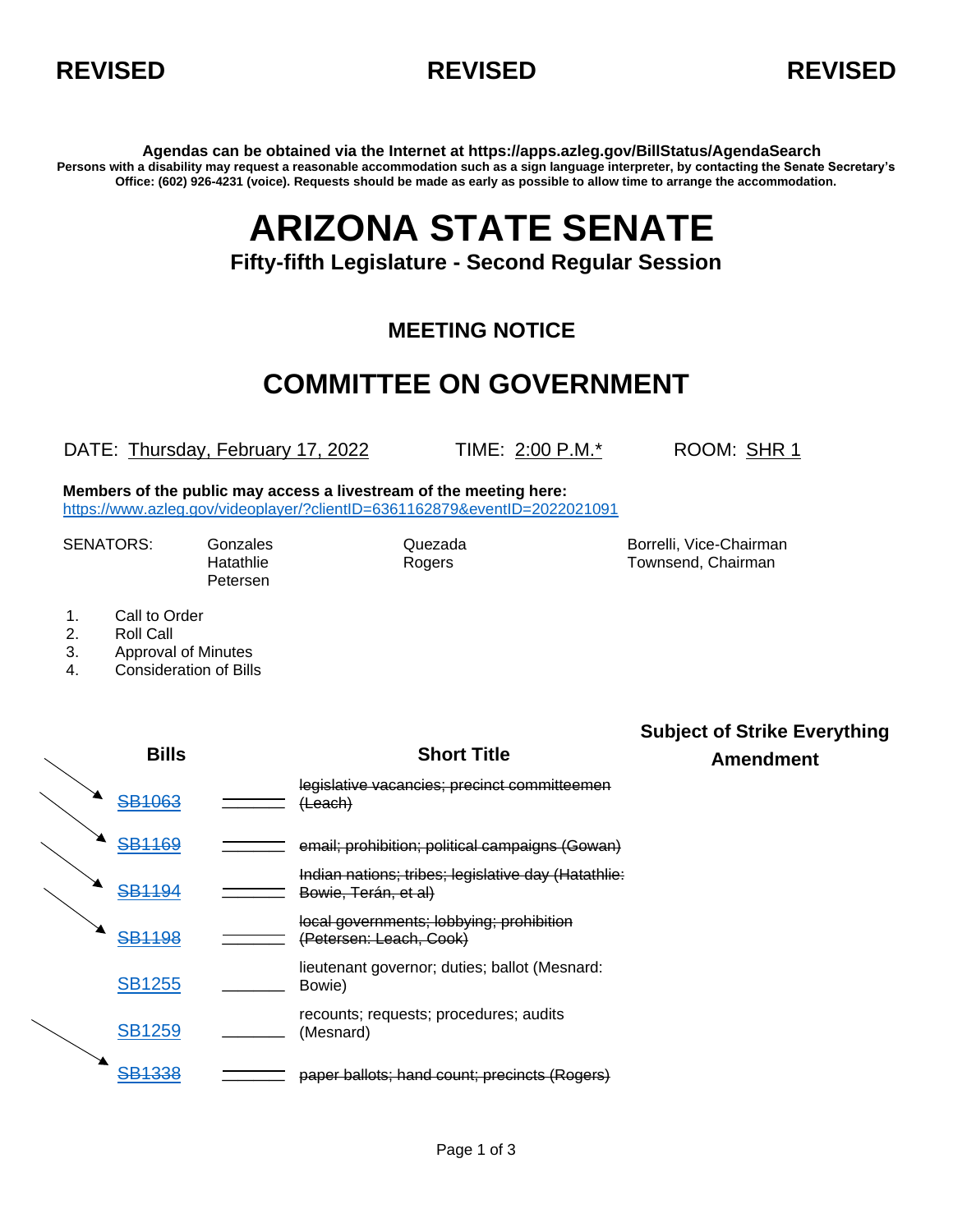|                         |                                                                                     | <b>Subject of Strike Everything</b> |
|-------------------------|-------------------------------------------------------------------------------------|-------------------------------------|
| <b>Bills</b>            | <b>Short Title</b>                                                                  | <b>Amendment</b>                    |
| <b>SB1346</b>           | state employees; vaccination inquiries<br>prohibited (Rogers)                       |                                     |
| <b>SB1446</b>           | municipalities; housing developments; repeal<br>(Rogers)                            |                                     |
| <del>SB1460</del>       | election law amendments (Shope)                                                     |                                     |
| <b>SB1465</b>           | voting equipment; requirements; records; origin<br>(Rogers)                         |                                     |
| ** SB1476               | public meetings; in-person attendance<br>(Townsend: Burges, Fillmore)               | ballots; identification             |
| <b>SB1478</b>           | elections; county supervisors; ballot; markers<br>(Townsend: Burges, Fillmore)      |                                     |
| <b>SB1509</b>           | state officers; residency requirements<br>(Petersen)                                |                                     |
| <b>SB1570</b>           | election equipment; security; results; tabulation<br>(Townsend)                     |                                     |
| <b>SB1571</b>           | ballot drop boxes; surveillance; appropriation<br>(Townsend)                        |                                     |
| <b>SB1572</b>           | voting list; images; cast votes (Townsend)                                          |                                     |
| <b>SB1574</b>           | voting irregularities; report; legislative review<br>(Townsend)                     |                                     |
| <b>SB1576</b>           | tabulating equipment; fractional votes; manual<br>(Townsend)                        |                                     |
| <b>SB1577</b>           | elections; adjudicated ballots; categories<br>(Townsend)                            |                                     |
| <b>SB1578</b>           | legislative district committees; committee<br>membership (Leach)                    |                                     |
| <b>SB1592</b>           | governor's declaration; fiscal impact analysis<br>(Gray)                            |                                     |
| <b>SB1594</b>           | annexation; pre-annexation agreements (Kerr)                                        |                                     |
| <b>SB1609</b>           | election contests; invalidated election;<br>sanctions (Townsend)                    |                                     |
| SB1625                  | public officers; announcements; restrictions<br>(Mesnard)                           |                                     |
| <b>SB1629</b>           | registration; verification; images; audits; boxes<br>(Borrelli: Barto, Fann, et al) |                                     |
| <b>SB1638</b>           | early ballots; visually impaired voters (Pace:<br>Shah)                             |                                     |
| SB1642                  | election management systems; security (Fann)                                        |                                     |
| <b>SCR1012</b><br>$***$ | legislature; ninety house districts (Mesnard)                                       | voter identification                |